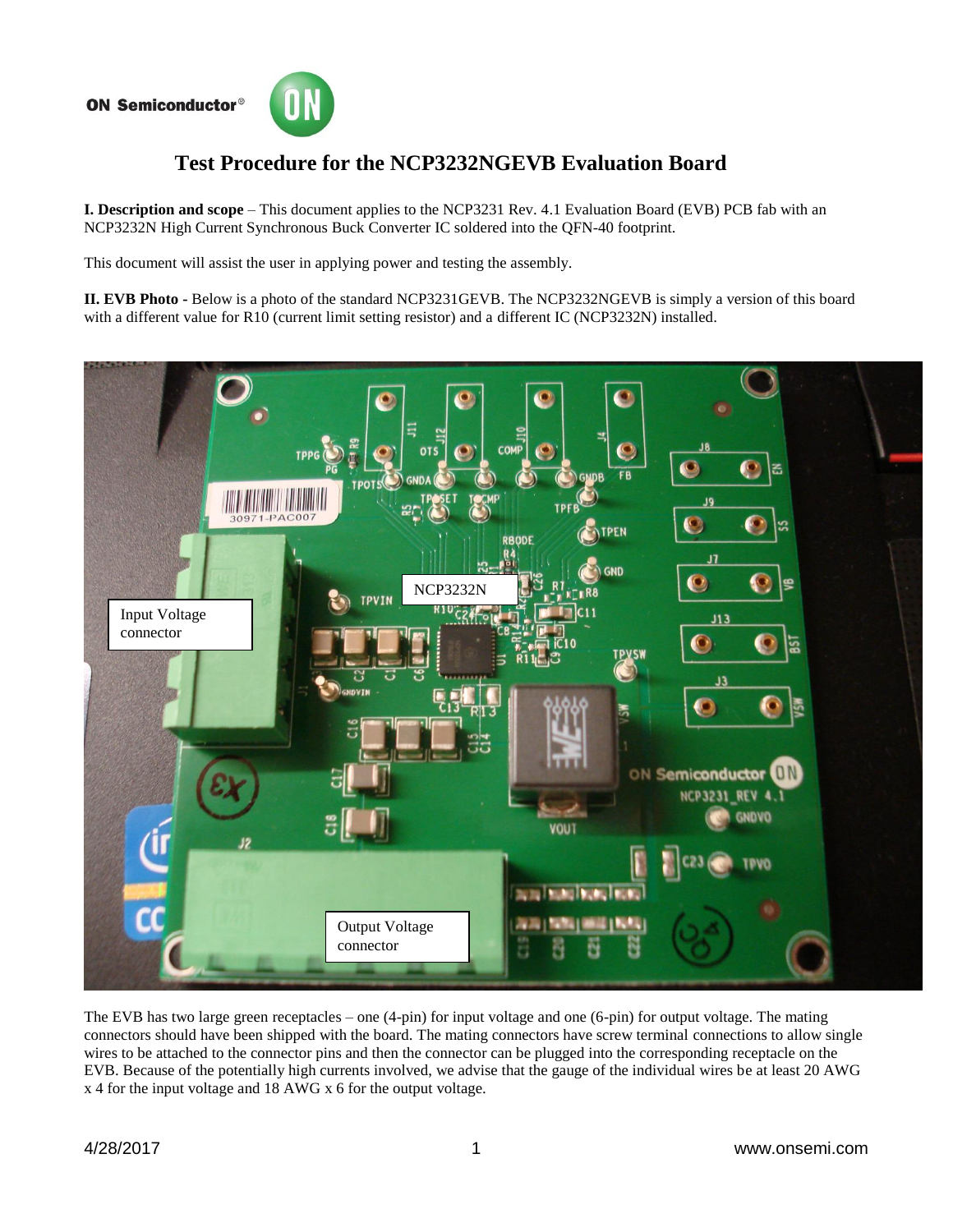**ON Semiconductor®** 



## **NCP3232NGEVB Evaluation Board Test Procedure**

## **III Equipment Needed –**

DC power supply, 25 V, 10 A capability Oscilloscope, 2-channel, 20 MHz or greater bandwidth Electronic load,  $\geq 30$  A @ 1 V input capability Digital Multimeter, 4½ to 5½ digits

**IV. Setup and Procedure –** Using the mating connectors provided, connect a power supply capable of 25 V and 10 A to the input voltage connector  $(J1)$ . **Set the input voltage to ~5 V and the current limit to 2 A or less.** Connect the mating connector for the output voltage (J2) to the EVB and the other end to an electronic load capable of sinking at least 30 A, which is greater than the typical current limit of the NCP3232NGEVB. Make sure that the load is turned OFF at this time.

After verifying the correct input and load connections and verifying the input voltage and current limit settings of the input supply, turn on power to the EVB. If no values were changed on the EVB prior to this, the output voltage should read 1 V ±10 mV on the DMM. Connect an oscilloscope probe to the TPVSW test point and verify that the switching frequency is 500  $kHz \pm 5$  kHz. At this time, you may also start raising the input supply voltage up to the maximum of 21 V to verify that the EVB will operate at that voltage.

To test the current limit of the EVB, set the electronic load to 15 A. Increase the current limit of the input supply to at least 5 A and set the input voltage to a value of 12 V. This is a good starting point for testing the current limit.

With the EVB operating with these conditions, turn on the load and verify that the EVB can source the typical maximum of 15 A. Slowly increase the load setting until current limit is reached and the EVB enters hiccup operation. This can be detected by observing the switch node waveform on the oscilloscope and noting when the waveform has long periods of no switching activity. The scope's time base may need to be slowed to  $\sim 1$  ms/div. in order to observe this correctly. This behavior can also be detected by noting that the output voltage will be close to zero volts. Releasing the load will cause the EVB re-start and return to the regulated output voltage.

The typical current limit is approx. 20-25 A. This value is highly dependent on the low-side (LS) MOSFET ON resistance, so this will not necessarily be the same from board to board. The formula for selecting the value of RSET (R10) can be found on page 13 of the NCP3232N data sheet. According to this formula, the value of RSET is:

 $RSET = 2 * i_{LS} * R_{DS(on)} / 33x10^{-6}$ ,

where, iLS is the peak inductor current at the desired OCP threshold (or the valley current in the low-side (LS) MOSFET),  $R_{DS(on)}$  is the LS MOSFET ON resistance from the specification table, and 33 uA is the typical ISET current. Using the default values on the EVB (R10 = 6.04 kΩ) and the typical values for R<sub>DS(on)</sub> of 2.9 mΩ and 33 uA for ISET, and solving for iLS, we get i<sub>LS</sub> = 34 A pk. Subtracting one half of the inductor ripple of approx. 4 A p-p gives 32 A DC. The R<sub>DS(on)</sub> of the LS MOSFET has a maximum of 5.2 m $\Omega$ , and the ISET has a ±9% tolerance. Using the minimum value of ISET (30.5 uA) and the maximum value of  $R_{DS(on)}$  gives approx. 18 A pk for the same calculation. This is the minimum OCP threshold with the default value of 6.04 kΩ.